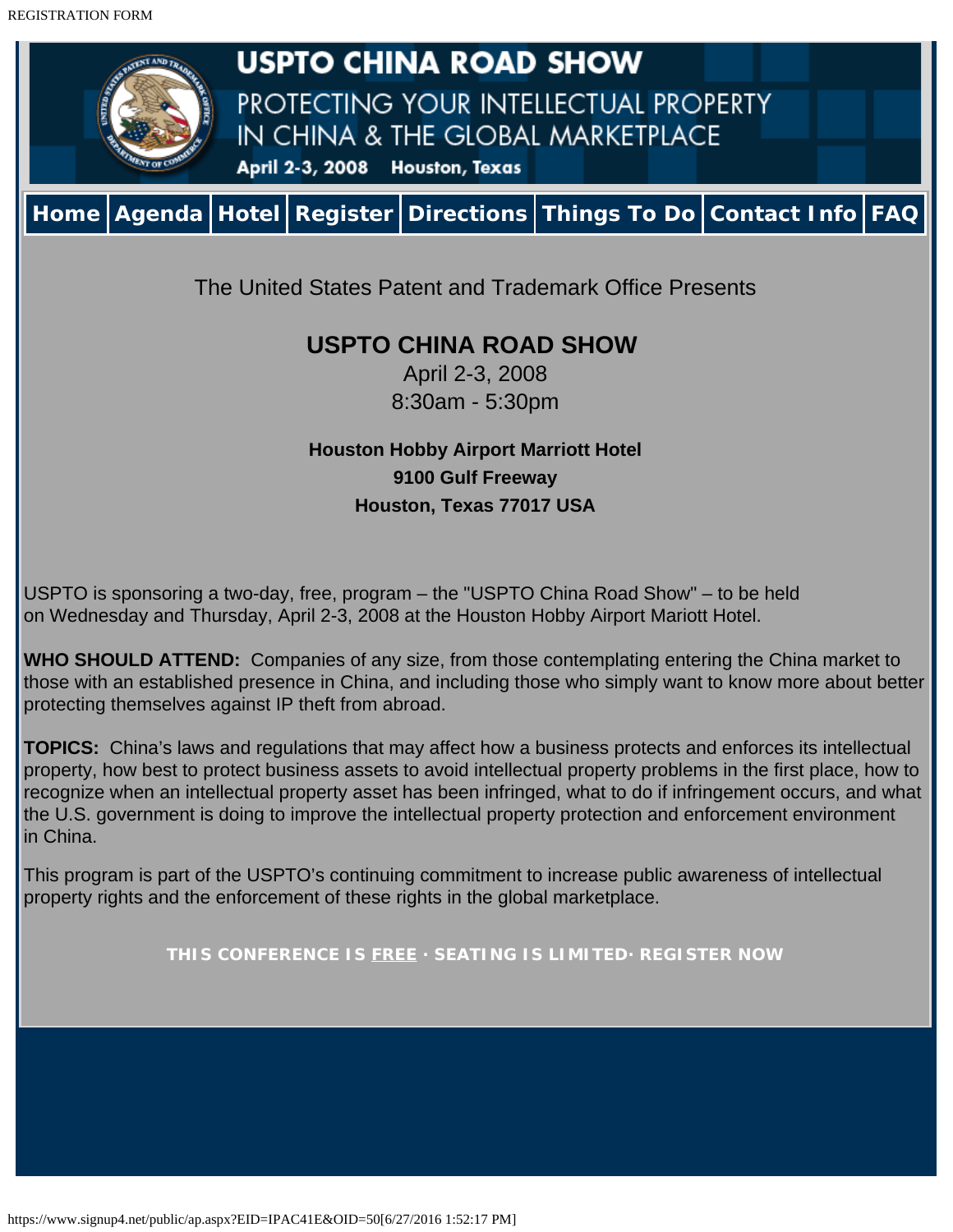<span id="page-1-0"></span>

# **USPTO CHINA ROAD SHOW**

PROTECTING YOUR INTELLECTUAL PROPERTY IN CHINA & THE GLOBAL MARKETPLACE

April 2-3, 2008 Houston, Texas

# **[Home](#page-0-0) [Agenda](#page-1-0) [Hotel](#page-3-0) [Register](https://www.signup4.net/public/ap.aspx?EID=IPAC41E&OID=130) [Directions](https://www.signup4.net/public/ap.aspx?EID=IPAC41E&OID=147) [Things To Do](https://www.signup4.net/public/ap.aspx?EID=IPAC41E&OID=148) [Contact Info](https://www.signup4.net/public/ap.aspx?EID=IPAC41E&OID=140) [FAQ](#page-4-0)**

# **AGENDA** (Updated 3.24.2008)

#### **WEDNESDAY, APRIL 2, 2008**

| $9:00 - 9:15$ am   | <b>Opening Remarks</b><br><b>USPTO</b>                                                                                                                                                                            |
|--------------------|-------------------------------------------------------------------------------------------------------------------------------------------------------------------------------------------------------------------|
| $9:15 - 10:00$ am  | China's "Indigenous Innovation" Drive: What It Means for U.S. Business<br>Mr. Charles Freeman<br>Freeman Chair in China Studies<br>Center for Strategic and International Studies (CSIS)                          |
| $10:00 - 10:15$ am | <b>Export Resources for U.S. Businesses</b><br>Ms. Pamela Plagens<br>Senior International Trade Specialist<br>U.S. Export Assistance Center/Houston                                                               |
| $10:15 - 10:30$ am | Coffee/Tea Break                                                                                                                                                                                                  |
| $10:30 - 11:30$ am | <b>Trademark Protection and Enforcement in China</b><br>Ms. Melody Schottle, Counsel<br><b>Exxon Mobil Corporation</b>                                                                                            |
| $11:30 - 12:30$ pm | <b>Patent Portfolio Protects Your Business in China</b><br>Mr. Wenping Chen, Partner<br>King and Wood                                                                                                             |
| $12:30 - 2:00$ pm  | LUNCH (on your own)                                                                                                                                                                                               |
| $2:00 - 3:00$ pm   | <b>Motion Picture Association of America (MPAA) Anti-Piracy Operations</b><br>Mr. Kevin Casey, Regional Director<br><b>Anti-Piracy Operations</b><br>Motion Picture Association of America                        |
| $3:00 - 3:45$ pm   | <b>Customs and IPR Enforcement</b><br>Ms. Kathy Coffman, Supervisory Import Specialist<br>U.S. Customs and Border Protection<br>Service Port of Houston                                                           |
| $3:45 - 4:00$ pm   | Coffee/Tea Break                                                                                                                                                                                                  |
| $4:00 - 5:30$ pm   | Panel Discussion: "A Chain is Only as Strong as Its Weakest Link: Protecting Your Supply Chain from<br><b>Counterfeit and Pirated Products"</b><br>Mr. Ed Marquette, Partner<br>Sonnenschein Nath & Rosenthal LLP |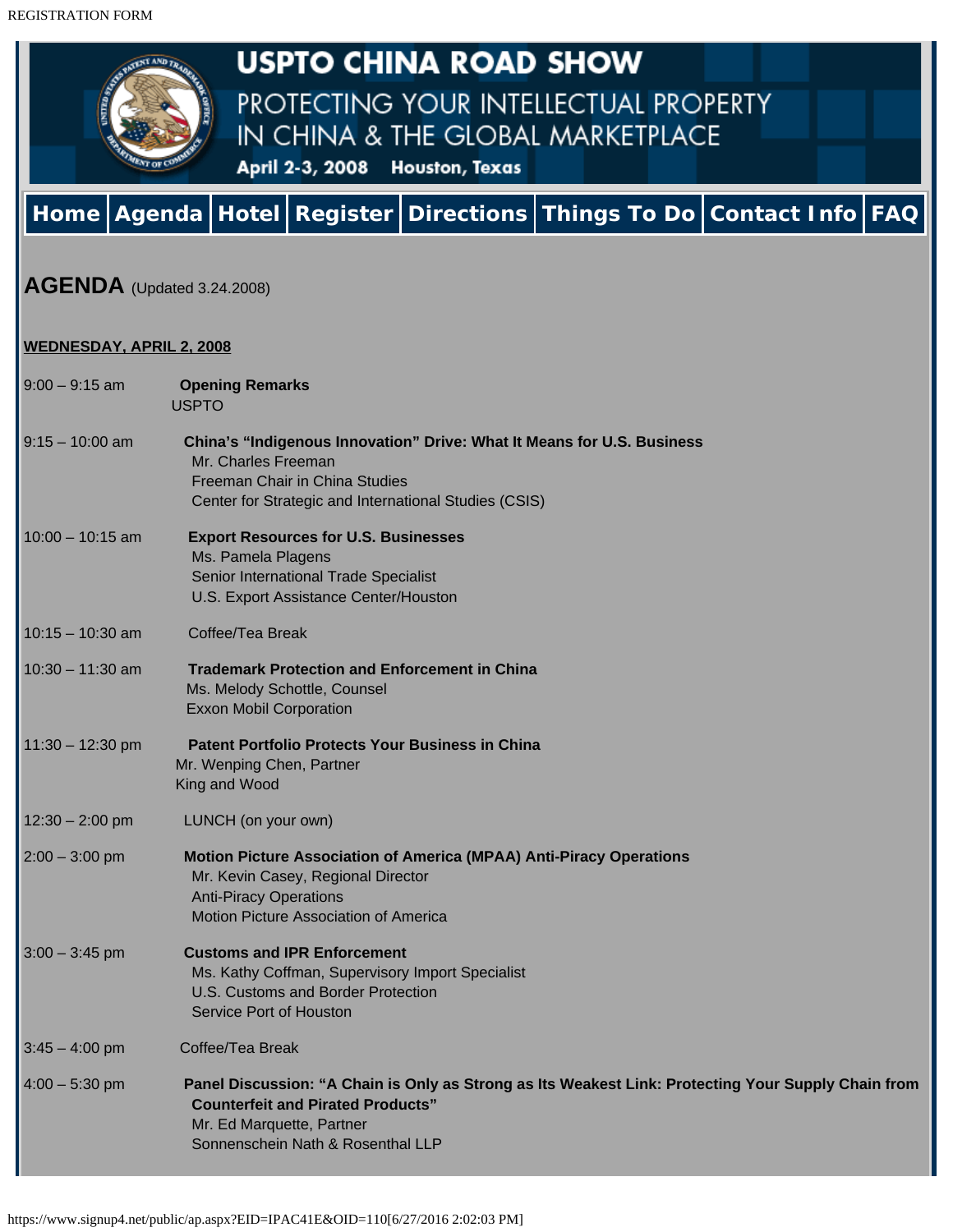L

|                                | Mr. Rod Spear, Director, Total Quality<br>TTI, Inc.                                                                                                                                                                                               |  |
|--------------------------------|---------------------------------------------------------------------------------------------------------------------------------------------------------------------------------------------------------------------------------------------------|--|
|                                | Mr. Tom Valliere, Senior Vice President<br><b>Design Chain Associates</b>                                                                                                                                                                         |  |
| <b>THURSDAY, APRIL 3, 2008</b> |                                                                                                                                                                                                                                                   |  |
| $9:00 - 9:15$ am               | <b>Opening Remarks</b><br><b>USPTO</b>                                                                                                                                                                                                            |  |
| $9:15 - 10:30$ am              | A Case Study in Trademark Issues: The ABRO Story<br>Mr. Peter Baranay, Chief Executive Officer<br>ABRO Industries, Inc.                                                                                                                           |  |
|                                | Mr. Bill Mansfield, Intellectual Property Counsel<br>ABRO Industries, Inc.                                                                                                                                                                        |  |
| $10:30 - 10:45$ am             | Coffee/Tea Break                                                                                                                                                                                                                                  |  |
| $10:45 - 11:45$ am             | IP Protection in China and How it is Evolving<br>Mr. Paul Krieger, Partner<br>Morgan Lewis                                                                                                                                                        |  |
| $11:45 - 12:45$ pm             | <b>Patent Enforcement in China</b><br>Mr. Wenping Chen, Partner<br>King and Wood                                                                                                                                                                  |  |
| $12:45 - 2:00$ pm              | Lunch (on your own)                                                                                                                                                                                                                               |  |
| $2:00 - 3:15$ pm               | "The Kung Fu of Contracts: Put Some Punch in Your IP Agreements"<br>Mr. Ed Marquette, Partner<br>Sonnenschein Nath & Rosenthal LLP                                                                                                                |  |
| $3:15 - 3:30$ pm               | Coffee/Tea Break                                                                                                                                                                                                                                  |  |
| $3:30 - 4:45$ pm               | Lessons Learned from Procuring and Enforcing IP in China<br>Mr. Benjamin Bai, Partner<br>Jones Day                                                                                                                                                |  |
| $4:45 - 5:30$ pm               | What US Businesses are Doing Right (and Wrong): Observations from<br>the Ombudsman of the Embassy of the People's Republic of China<br>Dr. Yang Guohua<br><b>Counselor for Intellectual Property</b><br>Embassy of the People's Republic of China |  |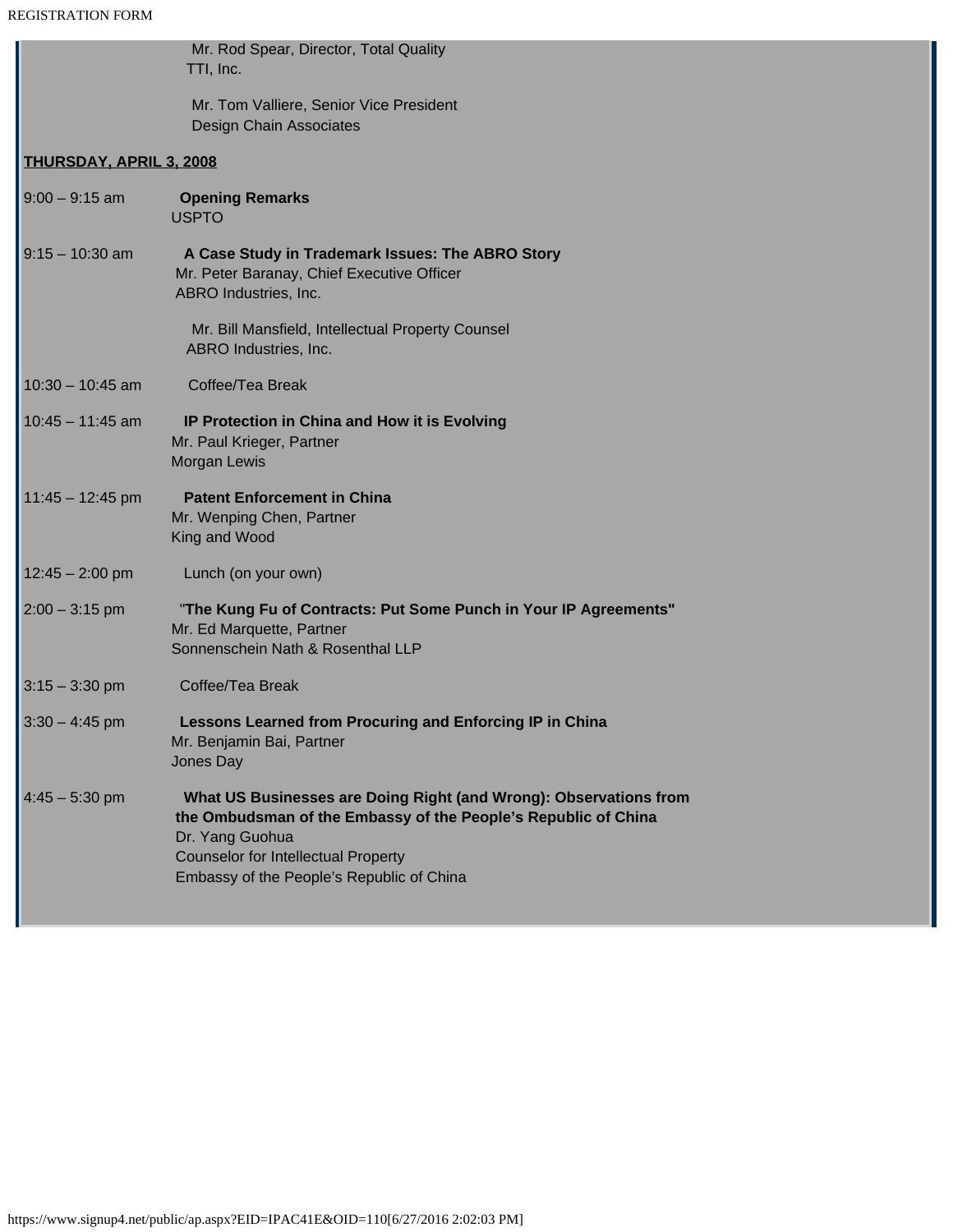<span id="page-3-0"></span>REGISTRATION FORM



**USPTO CHINA ROAD SHOW** PROTECTING YOUR INTELLECTUAL PROPERTY IN CHINA & THE GLOBAL MARKETPLACE April 2-3, 2008 Houston, Texas

**[Home](#page-0-0) [Agenda](#page-1-0) [Hotel](#page-3-0) [Register](https://www.signup4.net/public/ap.aspx?EID=IPAC41E&OID=130) [Directions](https://www.signup4.net/public/ap.aspx?EID=IPAC41E&OID=147) [Things To Do](https://www.signup4.net/public/ap.aspx?EID=IPAC41E&OID=148) [Contact Info](https://www.signup4.net/public/ap.aspx?EID=IPAC41E&OID=140) [FAQ](#page-4-0)**



**All events will be held at the Houston Hobby Airport Marriott**

**Please make your hotel reservations directly with the hotel using the contact information below:**

> Houston Hobby Airport Marriott 9100 Gulf Freeway Houston, TX 77017

Hotel Front Desk: 1-713-943-7979 or 1-800-228-9290 Fax: 1-713-943-1621

<http://www.marriott.com/hotels/travel/houhh-houston-hobby-airport-marriott/>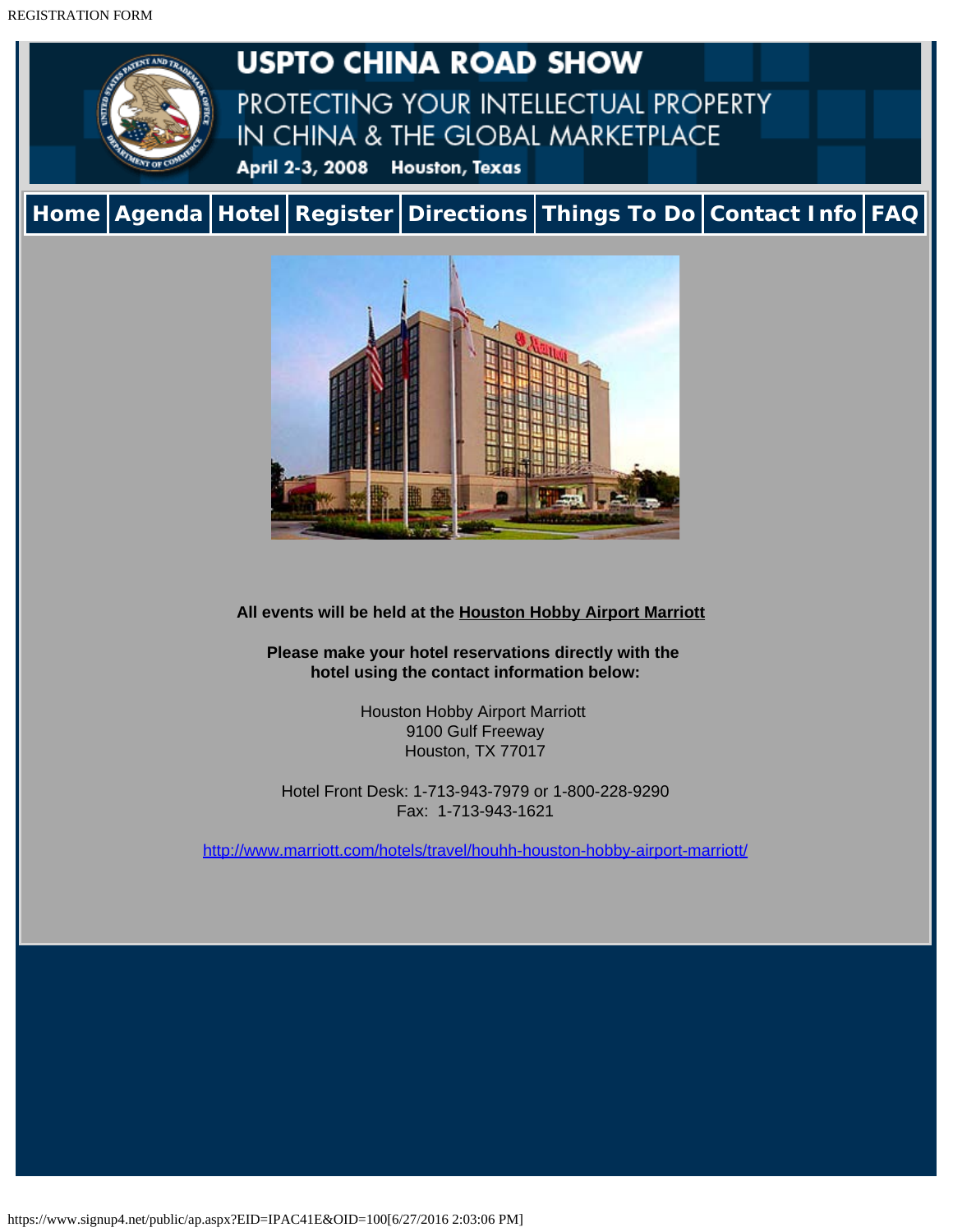<span id="page-4-0"></span>

# **1) I attempted to register, but I receive a message that the event is "FULL". Should I just show up on-site on the day of the event in the hope of getting a seat?**

Showing up without pre-registration is "at your own risk". It is possible that a seat may become available at the start of an event. Some seats do become available because a registrant has failed to let us know that he or she will not be attending, i.e., the registrant is a "no show" on the first day of the event.

If a registrant fails to show up on the day of the event within 30 minutes after the official start of the event, the USPTO will release his or her seat to a non-registrant on-site, in the order in which the non-registrants entered their names on the "on-site waitlist" maintained by the on-site registration desk representatives. As all registrants may show, the USPTO cannot guarantee that a non-registrant on site can be seated.

The number of people that may register for any given event is determined by the maximum space allocation of the host facility. The USPTO endeavors to make arrangements for at least 150 people for any given event but cannot guarantee that any particular number of seats will be available at all events. Additionally, the USPTO works to ensure that the size of the audience will allow participants to have a quality, truly interactive, event.

## **2) Will this seminar be webcast?**

The seminar will not be webcast. We appreciate your interest and remain optimistic that, at some time in the future, we may be able to webcast our events.

## **3) I am unable to attend the event. How can I get a copy of the presentations or other materials?**

We regret that the presentations and other materials are available only to conference attendees. For various reasons, we are unable to post the materials to our website.

However, the U.S. Government already maintains considerable information of value to those who want to know more about thwarting counterfeiting and piracy from China. Under the Strategy Targeting Organized Piracy (STOP) initiative, the U.S. Government has set up a website at [http://www.stopfakes.gov](http://www.stopfakes.gov/), which includes a link, among many things, to its "China IPR Toolkit" and to Department of Commerce archived "webinars" on various topics related to intellectual property in China.

Also, the U.S. Government maintains a STOP hotline for anyone who needs help in protecting and enforcing their intellectual property rights in the U.S. or abroad: 1-866-999-HALT. Expert Attorney-Advisors in the USPTO Office of External Affairs with expertise in intellectual property issues involving China, as well as all other countries, man the hotline. Those in need of legal advice about intellectual property issues in China may wish to look into the "SME China IPR Advisory Program", through which American small- and medium-sized enterprises may obtain a 1-hour, free, consultation with a volunteer attorney [\(http://www.stopfakes.gov/sme\\_china\\_ipr.asp\)](http://www.stopfakes.gov/sme_china_ipr.asp).